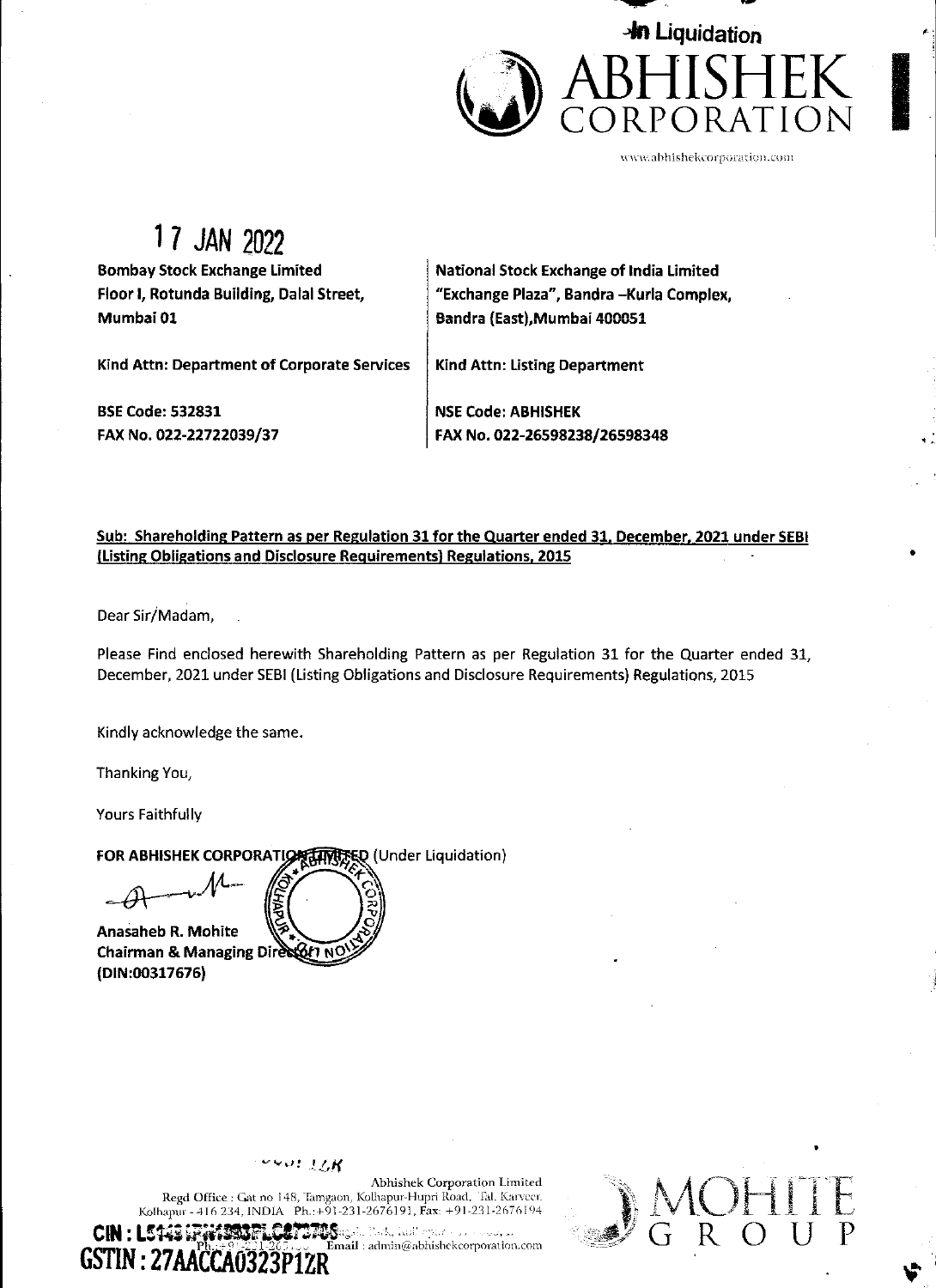| $\sim$                                             |                         |                                                                                                                                                                                                                                                                                                                                                 | $\mathbf{r}$ . |  |  |        |                                  | $\bullet$              |
|----------------------------------------------------|-------------------------|-------------------------------------------------------------------------------------------------------------------------------------------------------------------------------------------------------------------------------------------------------------------------------------------------------------------------------------------------|----------------|--|--|--------|----------------------------------|------------------------|
|                                                    |                         | Shareholding Pattern under Regulation 31 of SEBI (Listing Obligations and Disclosure Requirements) Regulations, 2015                                                                                                                                                                                                                            |                |  |  |        |                                  |                        |
| 1.<br>$\overline{2.}$<br>$\overline{\mathbf{3}}$ . | a <sub>1</sub><br>b.    | Name of Listed Entity: Abhishek Corporation Limited<br><b>Scrip Code/Name of Scrip/Class of Security: 532831</b><br>Share Holding Pattern Filed under: Reg. 31(1)(a)/Reg. 31(1)(b)/Reg.31(1)(c)<br>If under 31(1)(b) then indicate the report for Quarter ending 31.12.2021<br>If under 31(1)(c) then indicate date of allotment/extinguishment |                |  |  |        |                                  |                        |
| 4.                                                 | <b>Particulars</b><br>2 | Declaration: The Listed entity is required to submit the following declaration to the extent of submission of information:-<br>Whether the Listed Entity has issued any partly paid up shares?<br>Whether the Listed Entity has issued any Convertible Securities or Warrants?                                                                  |                |  |  | $Yes*$ | $No^*$<br><b>No</b><br><b>No</b> |                        |
|                                                    | з<br>5                  | Whether the Listed Entity has any shares against which depository receipts are issued?<br>Whether the Listed Entity has any shares in locked-in?<br>Whether any shares held by promoters are pledge or otherwise encumbered?                                                                                                                    |                |  |  | Yes    | No<br>No                         | RYORAT                 |
|                                                    |                         |                                                                                                                                                                                                                                                                                                                                                 |                |  |  |        |                                  | رج<br>ا<br><b>AFIE</b> |
|                                                    |                         |                                                                                                                                                                                                                                                                                                                                                 |                |  |  |        |                                  |                        |
|                                                    |                         |                                                                                                                                                                                                                                                                                                                                                 |                |  |  |        |                                  |                        |
|                                                    |                         |                                                                                                                                                                                                                                                                                                                                                 |                |  |  |        |                                  |                        |
|                                                    |                         |                                                                                                                                                                                                                                                                                                                                                 |                |  |  |        |                                  |                        |

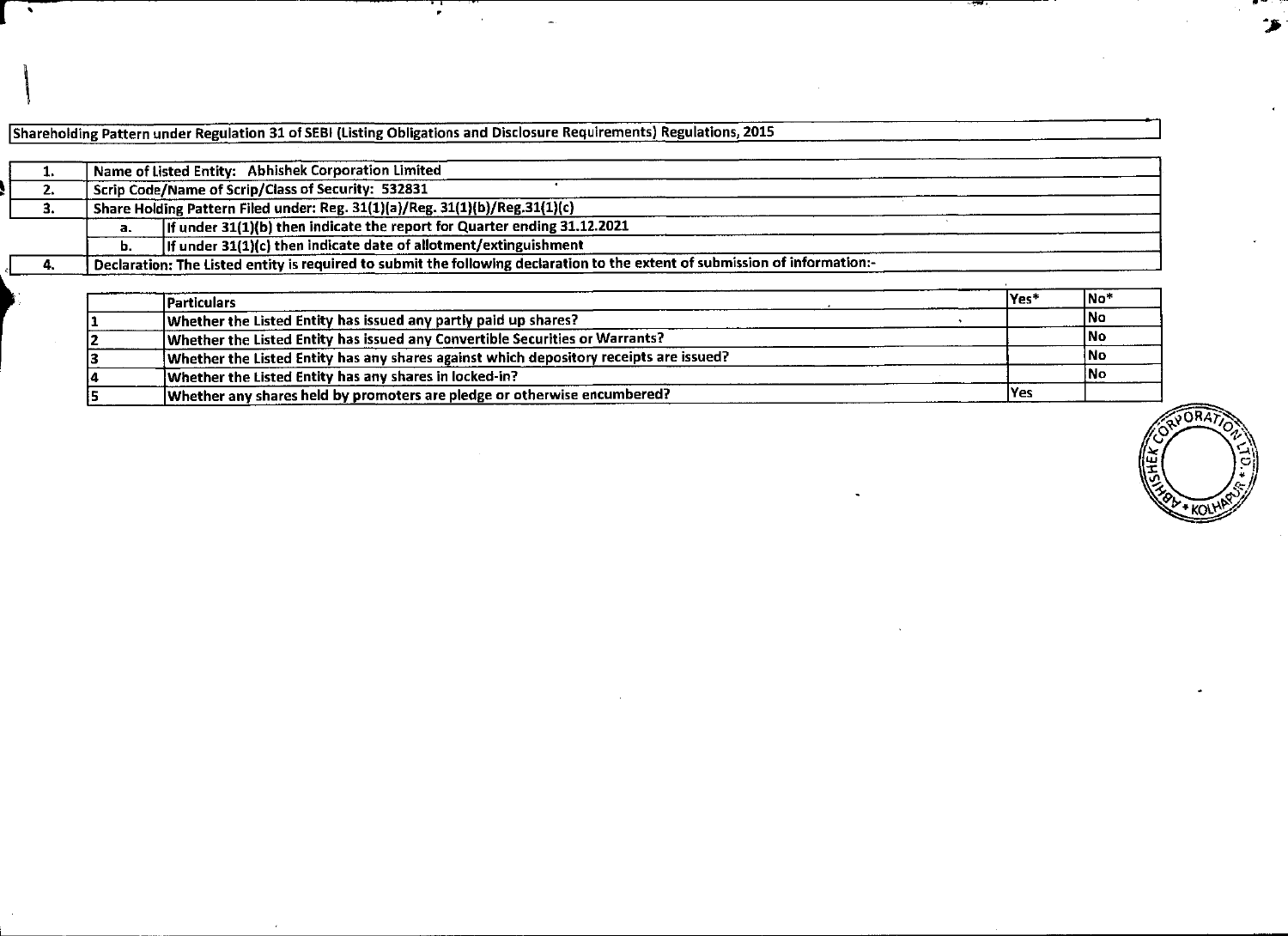|                                  |                                                                                                    |                                                                     |                              |                      |                                             | $\bullet$<br>$\sim$             |                                 |                      |             |                        |                                    |                                       |             |                                 |                         |                           |                                                                                                |
|----------------------------------|----------------------------------------------------------------------------------------------------|---------------------------------------------------------------------|------------------------------|----------------------|---------------------------------------------|---------------------------------|---------------------------------|----------------------|-------------|------------------------|------------------------------------|---------------------------------------|-------------|---------------------------------|-------------------------|---------------------------|------------------------------------------------------------------------------------------------|
|                                  |                                                                                                    |                                                                     |                              |                      |                                             |                                 |                                 |                      |             |                        |                                    |                                       |             |                                 |                         |                           |                                                                                                |
|                                  | Abhishek Corporation Limited<br><b>Table I - Summary Statement holding of specified securities</b> |                                                                     |                              |                      |                                             |                                 |                                 |                      |             |                        |                                    |                                       |             |                                 |                         |                           |                                                                                                |
|                                  |                                                                                                    |                                                                     |                              |                      |                                             |                                 |                                 |                      |             |                        | No.                                |                                       |             |                                 |                         |                           |                                                                                                |
|                                  |                                                                                                    |                                                                     |                              |                      |                                             |                                 |                                 |                      |             |                        | ∣of                                | Share Sharehol                        |             |                                 |                         |                           |                                                                                                |
|                                  |                                                                                                    |                                                                     |                              |                      |                                             |                                 |                                 |                      |             |                        | ls.<br>Unde a %                    | ding, as<br>rlying assuming           |             |                                 | <b>Number of Shares</b> |                           |                                                                                                |
|                                  |                                                                                                    |                                                                     | No.                          |                      |                                             |                                 | Number of Voting Rights held in |                      |             |                        | Outst full                         | $ \mathsf{andin} \mathsf{conversio} $ | Locked in   | Number of                       | pledged or<br>otherwise |                           |                                                                                                |
|                                  |                                                                                                    |                                                                     | of<br>l Partl                | No.<br>оf            |                                             | Sharehol                        | each class of securities        |                      |             |                        |                                    | $n$ of<br>conv convertib              | shares      |                                 | encumbered              |                           |                                                                                                |
|                                  |                                                                                                    |                                                                     | ly.<br>$ $ paid- $ s $<br>up | share<br>unde        |                                             | % of<br>total no.               | ding as a No of Voting Rights   |                      |             |                        | ertibl le<br>le.<br> secur  ( as a | securities                            |             |                                 |                         |                           |                                                                                                |
|                                  | Nos.<br>$ $ of                                                                                     | No. of<br>fully paid                                                | <u>ly</u>                    | equit rlying<br>Depo |                                             | of shares<br>(calculat          |                                 |                      |             |                        | ities<br>$ $ (inclu $ $ ge of      | percenta                              |             | Asa%                            |                         | As a % of                 |                                                                                                |
|                                  | ego Category of                                                                                    | $ {\sf share}\, {\sf up\,$ equity $ {\sf share}\, $<br>holde shares | es                           |                      | sitory Total nos. ed as per<br>Recei shares | SCRR,                           | Class eg:                       | <b>Clas</b><br>s eg: |             | Total as<br>a % of     | <b>Warr</b> share                  | ding diluted                          | No.         | of total<br><b>Shares</b>       |                         | total<br>Shares           |                                                                                                |
|                                  | shareholder<br><b>rs</b>                                                                           | held                                                                | held pts                     |                      | held                                        | 1957)                           | $\mathsf{\mathsf{x}}$           | IV.                  | Total       | (A+B+C) ants) capital) |                                    | $(XI)$ =                              | (a)         | $\vert$ held(b) $\vert$ No. (a) |                         | $ $ held(b)               |                                                                                                |
|                                  |                                                                                                    |                                                                     |                              |                      | $(VII) =$<br>$(IV)+(V)+$                    | $ VIII\rangle$ As a $ $<br>% of |                                 |                      |             |                        |                                    | $(VII)+(X)$<br>As a % of              |             |                                 |                         |                           |                                                                                                |
|                                  | (11)<br>(III)<br>Promoter &                                                                        | (IV)                                                                | (V)                          | $\{VI\}$             | (VI)                                        | $ $ (A+B+C2)                    |                                 |                      | (IX)        |                        | (X)                                | $(A+B+C2)$                            |             | (XII)                           |                         | (XIII)                    |                                                                                                |
|                                  | (A) Promoter Group 4                                                                               | 9225495                                                             | $ 0\rangle$                  | $ 0\rangle$          | 9225495                                     | 57.6289                         | 9225495                         | <b>O</b>             | 9225495     | 57.6289 0              |                                    | 57.6289                               | $ 0\rangle$ | 0.0000                          |                         | 8164316 88.497300 9225495 |                                                                                                |
|                                  | 3750<br>(B) Public<br>Non Promoter -                                                               | 6782967                                                             | 0                            | $ 0\rangle$          | 6782967                                     | 42.3711                         | 6782967                         | 10                   | 6782967     | 42.3711 0              |                                    | 42.3711                               | 10          | 0.0000                          | <b>NA</b>               | NA                        |                                                                                                |
|                                  | (C) Non Public<br>$ CD $ Underlying DRs $ 0 $                                                      | ۱٥.                                                                 | 0                            | <b>0</b><br><b>O</b> | ۱o.                                         | 0.0000                          | $ 0\rangle$                     | ١o<br>l٥             | 0           | 0.0000                 | 0<br>∣٥∣                           | 0.0000                                | lo.         | 0.0000 NA<br> 0.0000   NA       |                         | ∣NA<br>NA.                | $ 0\rangle$                                                                                    |
| Cat<br>$\left(\mathbf{0}\right)$ | Shares Held By <br>(C2) Employee Trust 0                                                           | 10                                                                  | 0                            | 10                   | Į٥.                                         | 0.0000                          | $ 0\rangle$                     | lo.                  | $ 0\rangle$ | 0.0000                 | 0                                  | 0.0000                                | 0           | 0.0000 NA                       |                         | NA                        | Number<br>of equity<br>shares<br>held in<br>demateria<br>lised form<br>(XIV)<br>6782407<br>١o. |

 $\sim$ 

 $\begin{picture}(20,20) \put(0,0){\line(1,0){10}} \put(15,0){\line(1,0){10}} \put(15,0){\line(1,0){10}} \put(15,0){\line(1,0){10}} \put(15,0){\line(1,0){10}} \put(15,0){\line(1,0){10}} \put(15,0){\line(1,0){10}} \put(15,0){\line(1,0){10}} \put(15,0){\line(1,0){10}} \put(15,0){\line(1,0){10}} \put(15,0){\line(1,0){10}} \put(15,0){\line(1$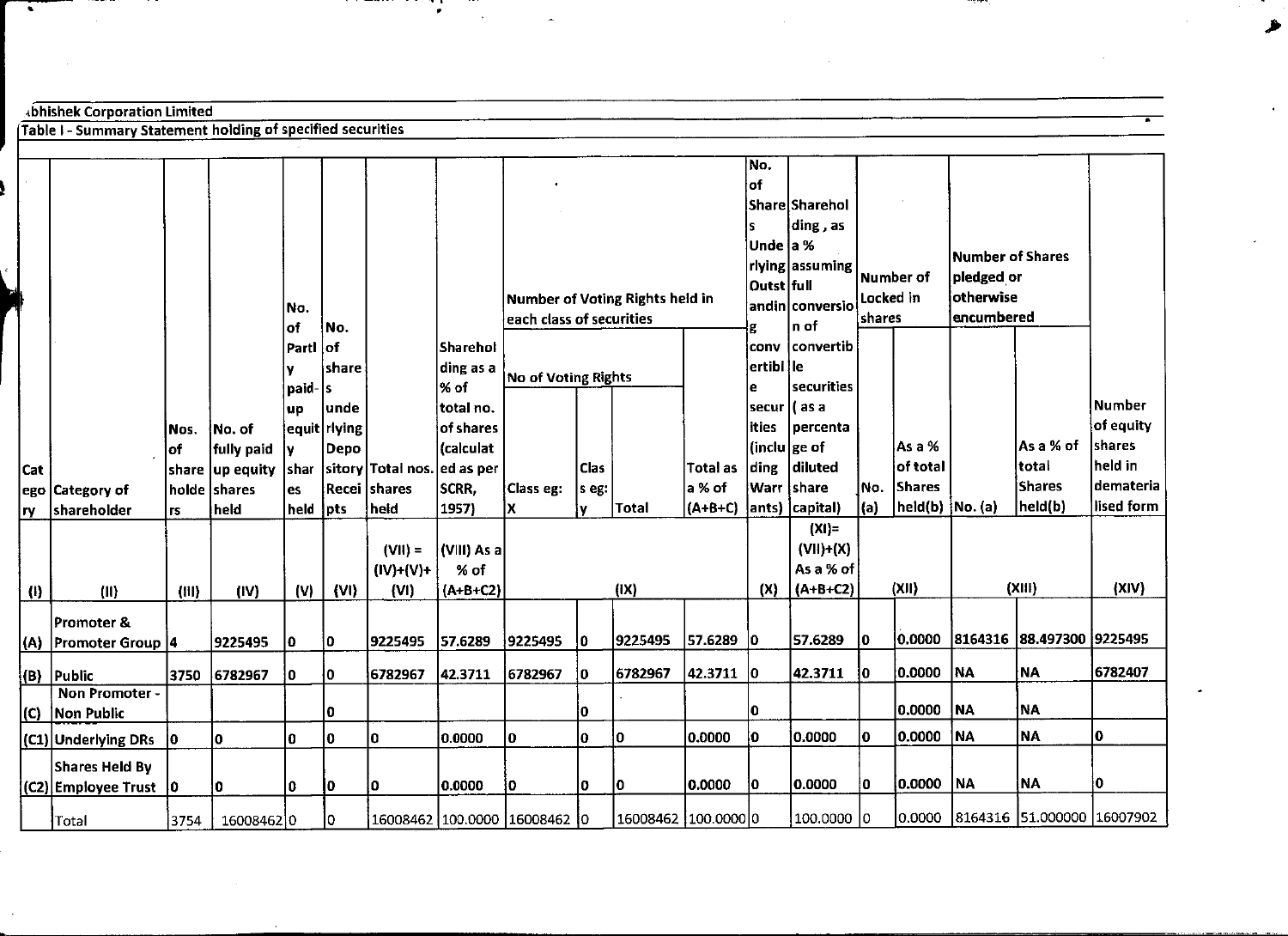|    | <b>Abhishek Corporation Limited</b>                                                  |           |                                                       |                             |                                        |                                   |                        |                                                     |                                       |                                                             |                         |                 |                                 |                                                           |                                                       |                     |                                                             |                                       |                                         |                                          |
|----|--------------------------------------------------------------------------------------|-----------|-------------------------------------------------------|-----------------------------|----------------------------------------|-----------------------------------|------------------------|-----------------------------------------------------|---------------------------------------|-------------------------------------------------------------|-------------------------|-----------------|---------------------------------|-----------------------------------------------------------|-------------------------------------------------------|---------------------|-------------------------------------------------------------|---------------------------------------|-----------------------------------------|------------------------------------------|
|    | Table II - Statement showing shareholding pattern of the Promoter and Promoter Group |           |                                                       |                             |                                        |                                   |                        |                                                     |                                       |                                                             |                         |                 |                                 |                                                           |                                                       |                     |                                                             |                                       |                                         |                                          |
|    |                                                                                      |           |                                                       |                             |                                        |                                   | No<br>. of<br>sh       |                                                     |                                       |                                                             |                         |                 |                                 | No.<br>of<br>Sha<br>res<br>Und<br>erlyi<br>ng<br>stan a % | <b>Sharehol</b><br>Out ding, as<br>ding assumin       |                     |                                                             | Number of Shares                      |                                         |                                          |
|    |                                                                                      |           |                                                       |                             |                                        | Parlare<br>tly<br>pai<br>d-<br>up | is<br>un<br>der<br>lyi |                                                     | Shareho<br>Iding %                    | Number of Voting Rights held in<br>each class of securities |                         |                 |                                 | con<br>vert<br>ible<br>sec                                | $ g$ full<br>conversi<br>on of<br>converti            | Locked in<br>shares | Number of                                                   | pledged or<br>otherwise<br>encumbered |                                         |                                          |
|    |                                                                                      |           |                                                       |                             | No. of<br>Nos. fully paid sh           | eq<br>luit                        | ng<br>De<br>po<br>sit  |                                                     | calculat<br>ed as<br>per<br>SCRR,     | No of Voting Rights                                         |                         |                 |                                 | uriti ble<br>es                                           | securitie<br>(incl s (as a<br>udin percenta           |                     |                                                             |                                       |                                         | Number<br>of equity<br>shares<br>held in |
|    | <b>Category &amp;</b><br>Name of the<br>shareholders   Entity Type PAN               |           |                                                       | of<br>shar<br> ehol<br>ders | up<br>equity<br>shares<br><b>Iheld</b> | ŀs<br>(d)                         | Re                     | are ory Total<br>nos.<br>hel cei shares<br>pts held | 1957 As<br>la % of<br>(A+B+C<br> 2)   | Class eg:<br>х                                              | <b>Clas</b><br>ś<br> eg | Total           | Total as<br>a % of<br>$(A+B+C)$ | Г<br>ls)                                                  | ge of<br>War diluted<br> rant  share<br>capital)      | (a)                 | As a %<br>of total<br>No. Shares<br>$ $ held(b) $ $ No. (a) |                                       | As a %<br>of total<br>Shares<br>held(b) | demater<br>ialised<br>form               |
|    |                                                                                      |           |                                                       |                             | (IV)                                   | (V)                               |                        | $(VII) =$<br> (VI (IV)+(V)+ <br>(VI)                | (VIII) As<br>a % of<br>$(A+B+C$<br>2) |                                                             |                         | (1X)            |                                 | (X)                                                       | $(XI)$ =<br>$(VII)+(X)$<br>As a %<br>of<br>$(A+B+CZ)$ |                     | (XII)                                                       | (XIII)                                |                                         | (XIV)                                    |
|    | (1)                                                                                  |           | (II)                                                  | (III)                       |                                        |                                   |                        |                                                     |                                       |                                                             |                         |                 |                                 |                                                           |                                                       |                     |                                                             |                                       |                                         |                                          |
| 11 | Indian                                                                               |           |                                                       |                             |                                        |                                   |                        |                                                     |                                       |                                                             |                         |                 |                                 |                                                           |                                                       |                     |                                                             |                                       |                                         |                                          |
|    | Individuals /<br>Hindu<br>Undivided<br>(a) Family                                    |           |                                                       | 14                          | 9225495                                | 10                                | 10.                    | 9225495                                             |                                       | 57.6289 9225495 0                                           |                         | 9225495 57.6289 |                                 | 10                                                        | 57.6289                                               | 10.                 |                                                             | 0.0000 8164316 88.4973 9225495        |                                         |                                          |
|    | Anasaheb                                                                             |           |                                                       |                             |                                        |                                   |                        |                                                     |                                       |                                                             |                         |                 | 4509192 28.1676                 | 10                                                        | 28.1676                                               | 0                   |                                                             | 0.0000 3852956 85.4467                |                                         | 4509192                                  |
|    | Mohite                                                                               | Promoters | ABGPM8694K  1<br>Anjali Mohite Promoters AEOPM5135N 1 |                             | 4509192 0<br>2977078 0                 |                                   | 10<br>10.              | 4509192                                             |                                       | 28.1676 4509192 0<br>2977078 18.5969 2977078 0              |                         |                 | 2977078 18.5969 0               |                                                           | 18.5969 0                                             |                     |                                                             | 0.0000 2728431 91.6480 2977078        |                                         |                                          |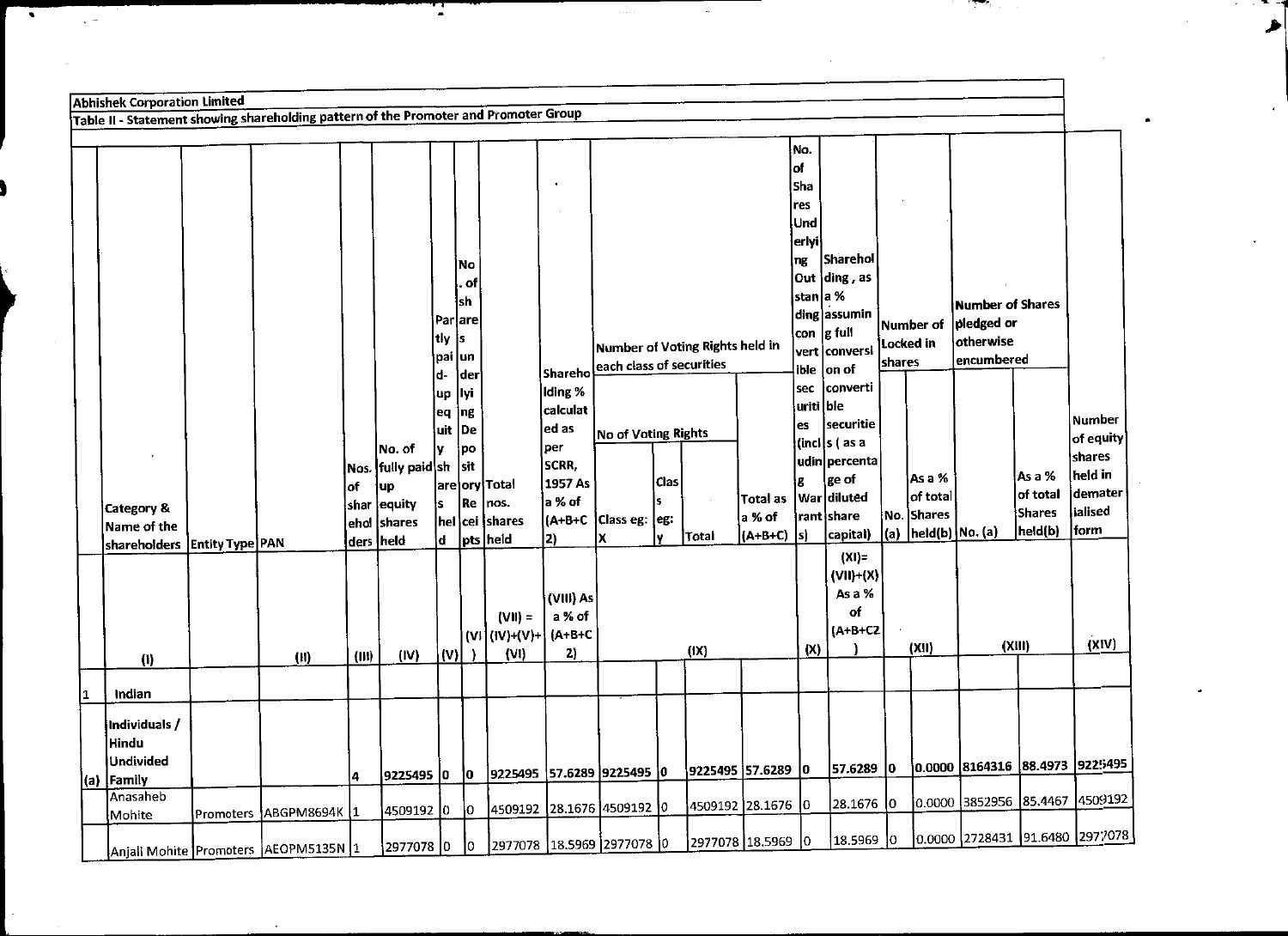| $\pmb{\mathsf{1}}$ . |                                                     |           |                      |           |             | $\sim$   |             |                              |                    |                           |             |                   |                   |                |                     |                    |                        |                                                                |                   |                                           |
|----------------------|-----------------------------------------------------|-----------|----------------------|-----------|-------------|----------|-------------|------------------------------|--------------------|---------------------------|-------------|-------------------|-------------------|----------------|---------------------|--------------------|------------------------|----------------------------------------------------------------|-------------------|-------------------------------------------|
|                      |                                                     |           |                      |           |             |          |             |                              |                    |                           |             |                   |                   |                |                     |                    |                        |                                                                |                   |                                           |
|                      | Abhishek<br>Mohite                                  | Promoters | ANIPM6033E           | 11        | 1727210 0   |          | $ 0\rangle$ | 1727210  10.7894  1727210  0 |                    |                           |             |                   | 1727210 10.7894   | I٥             | 10.7894 0           |                    |                        | 0.0000 1582929 91.6466 1727210                                 |                   |                                           |
|                      | Sanjay                                              |           | $\sim$               | 1         | 12015       | 0        | $ 0\rangle$ | 12015                        | 0.0751             | 12015                     | lo.         | $\alpha$<br>12015 | 0.0751            | I٥             | 0.0751              | Iо                 | 0.0000 0               |                                                                | 0.0000            |                                           |
|                      | Babaso Patil<br><b>Central</b><br>Government        |           | Promoters ABLPP1660K |           |             |          |             |                              | $\sim$             |                           |             |                   |                   |                |                     |                    |                        |                                                                |                   |                                           |
|                      | / State<br>Government(                              |           |                      | io.       | ۱o          | 10       | <b>0</b>    | $ 0\rangle$                  | 0.0000             | <b>lo</b>                 | I٥          | <b>O</b>          | 0.0000            | 10             | 0.0000              | ١o.                | 0.0000 0               |                                                                | 0.0000            |                                           |
|                      | $(b)$ s)<br>Financial<br>Institutions /             |           |                      |           |             |          |             |                              |                    |                           |             |                   |                   |                |                     |                    |                        |                                                                |                   |                                           |
|                      | $ c\rangle$   Banks<br><b>Any Other</b>             |           |                      | 10<br>lo. | lo.<br> 0   | I٥<br>Į0 | O           | ١o<br> o                     | 0.0000 0<br>0.0000 | <b>lo</b>                 | Į0.<br>١O.  | Iо<br>ĮО          | 0.0000<br>0.0000  | ļ0.<br>10.     | 0.0000<br>0.0000    | lo.<br>$ 0\rangle$ | 0.0000 0<br> 0.0000 0  |                                                                | 0.0000<br> 0.0000 |                                           |
|                      | $ d\rangle$ (Specify)<br><b>Sub Total</b><br>(A)(1) |           |                      | 14        | 9225495 0   |          | ۱o.<br>10.  |                              |                    | 9225495 57.6289 9225495 0 |             |                   | 9225495 57.6289   | 10             | 57.6289 0           |                    |                        | 0.0000 8164316 88.4973 9225495                                 |                   | 12015<br><b>lo</b>                        |
| 2                    | <b>Foreign</b><br><b>Individuals</b>                |           |                      |           |             |          |             |                              |                    |                           |             |                   |                   |                |                     |                    |                        |                                                                |                   |                                           |
|                      | (Non-<br>Resident<br>Individuals /                  |           |                      |           |             |          |             |                              |                    |                           |             |                   |                   |                |                     |                    |                        |                                                                |                   |                                           |
|                      | Foreign<br>(a)  Individuals)                        |           |                      | O         | $ 0\rangle$ | 0        | 0           |                              | 0.0000 0           |                           | $ 0\rangle$ | 10                | 0.0000            | <b>Jo</b>      | $\bullet$<br>0.0000 | $ 0\rangle$        | 0.0000 0               |                                                                | 0.0000            |                                           |
|                      | (b) Government                                      |           |                      | O.        | 10<br>lo.   | I٥<br>۱٥ | lo.         | $ 0\rangle$<br>$ 0\rangle$   | 0.0000 <br>0.0000  | 0<br>$ 0\rangle$          | ١o.<br>10   | 10<br>ţо          | 0.0000<br>0.0000  | 10<br><b>O</b> | 0.0000<br>0.0000    | 10<br>$ 0\rangle$  | 0,0000 0<br> 0.0000  0 |                                                                | 0.0000<br>0.0000  | $ 0\rangle$<br>$ 0\rangle$<br>$ 0\rangle$ |
|                      | $(c)$  Institutions<br>Foreign<br>Portfolio         |           |                      | O.        |             |          | $ 0\rangle$ |                              |                    |                           |             |                   |                   |                |                     |                    |                        |                                                                |                   |                                           |
|                      | (d) Investor<br>Any Other                           |           |                      | lo.       | $ 0\rangle$ | 10       | $ 0\rangle$ | $ 0\rangle$                  | 0.0000             | 0                         | o           | $ 0\rangle$       | 0.0000            | $ 0\rangle$    | 0.0000              | łО                 | 0.0000 0               |                                                                | 0.0000            |                                           |
|                      | $(e)$ (Specify)<br>Sub Total                        |           |                      | O.        | 10          | 0        | 0           | 10                           | 0.0000             | 10                        | ļ0.         | $ 0\rangle$       | 0.0000            | <b>0</b>       | 0.0000              | <b>O</b>           | 0.0000 0               |                                                                | 0.0000            |                                           |
|                      | (A)(2)<br>$ $ Total                                 |           |                      | ١o        | 10          | jo.      | 0           | <b>O</b>                     | 0.0000             | ١o                        | 10 I        | $ 0\rangle$       | 0.0000            | ∤o             | 0.0000              | jо.                | 0.0000 0               |                                                                | 0.0000            |                                           |
|                      | Shareholding<br>Of Promoter                         |           |                      |           |             |          |             |                              |                    |                           |             |                   |                   |                |                     |                    |                        |                                                                |                   |                                           |
|                      | And<br>Promoter<br>Group (A)=                       |           |                      |           |             |          |             |                              |                    |                           |             |                   | 9225495 57.6289 0 |                | 57.6289 0           |                    |                        | $\vert 0.0000 \vert 8164316 \vert 88.4973 \vert 9225495 \vert$ |                   | $ 0\rangle$<br> 0                         |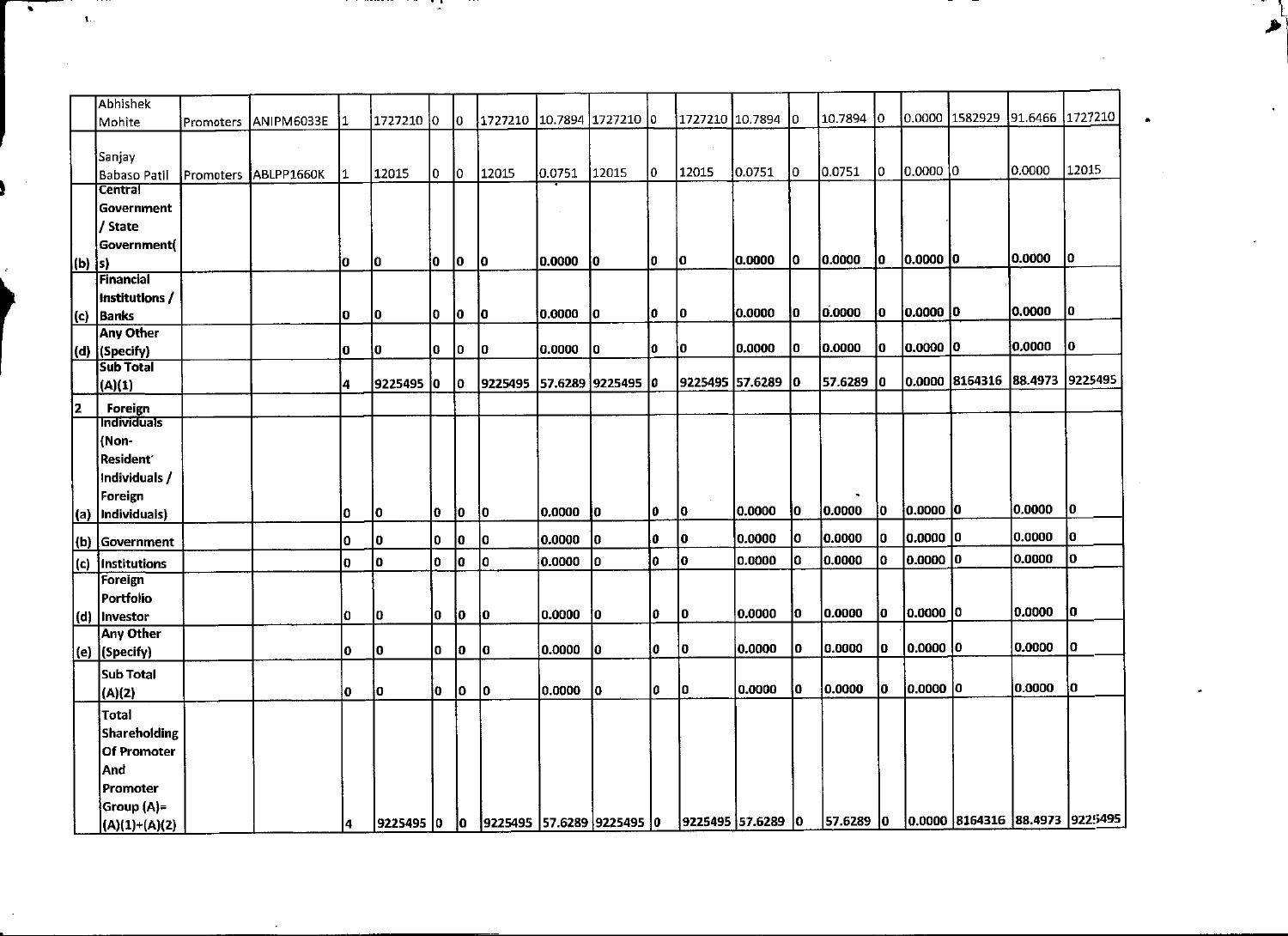|     | <b>Abhishek Corporation Limited</b>                                          |      |                |                      |            |                |                    |                   |                                 |       |             |                 |                |                   |                      |                     |               |           |               |
|-----|------------------------------------------------------------------------------|------|----------------|----------------------|------------|----------------|--------------------|-------------------|---------------------------------|-------|-------------|-----------------|----------------|-------------------|----------------------|---------------------|---------------|-----------|---------------|
|     | Table III - Statement showing shareholding pattern of the Public shareholder |      |                |                      |            |                |                    |                   |                                 |       |             |                 |                |                   |                      |                     |               |           |               |
|     |                                                                              |      |                |                      |            |                |                    |                   |                                 |       |             |                 |                |                   |                      |                     |               |           |               |
|     |                                                                              |      |                |                      |            |                |                    |                   |                                 |       |             |                 |                |                   |                      |                     |               |           |               |
|     |                                                                              |      |                |                      |            |                |                    |                   |                                 |       |             |                 |                |                   |                      |                     |               |           |               |
|     |                                                                              |      |                |                      |            |                |                    |                   |                                 |       |             |                 | No.            |                   |                      |                     |               |           |               |
|     |                                                                              |      |                |                      |            |                |                    |                   |                                 |       |             |                 | lof.           | Shareho           |                      |                     | Number of     |           |               |
|     |                                                                              |      |                |                      |            |                |                    |                   |                                 |       |             |                 |                | Share  Iding , as |                      |                     | <b>Shares</b> |           |               |
|     |                                                                              |      |                |                      |            |                |                    |                   |                                 |       |             |                 | İs             | a %               | lNumber of           |                     | pledged or    |           |               |
|     |                                                                              |      |                |                      |            |                |                    |                   | Number of Voting Rights held in |       |             |                 |                | Unde lassumin     | Locked in            |                     | otherwise     |           |               |
|     |                                                                              |      |                |                      |            | No.            |                    |                   | each class of securities        |       |             |                 | rlying  g full |                   | shares               |                     | encumbered    |           |               |
|     |                                                                              |      |                |                      |            | of             |                    |                   |                                 |       |             |                 |                | Outst iconversi   |                      |                     |               |           |               |
|     |                                                                              |      |                |                      |            | shar           |                    | <b>Shareho</b>    |                                 |       |             |                 | andin          | on of<br>converti |                      |                     |               |           |               |
|     |                                                                              |      |                |                      | Partl      | les            |                    | Iding %           |                                 |       |             |                 | g<br>conve ble |                   |                      |                     |               |           |               |
|     |                                                                              |      |                |                      | ٧<br>paid- | lund<br> erlyi |                    | calculat<br>ed as | No of Voting Rights             |       |             |                 |                | rtible  securitie |                      |                     |               | As a      | Number        |
|     |                                                                              |      |                | No. of               | up         | ng             |                    | per               |                                 |       |             |                 |                | securi s (as a    |                      |                     |               | ∣% of     | of equity     |
|     |                                                                              |      |                | fully paid equit Dep |            |                |                    | SCRR,             |                                 |       |             |                 | ties           | percent           |                      |                     |               | total     | shares        |
|     |                                                                              |      |                | up                   |            | osit           | <b>Total</b>       | 1957 As           |                                 |       |             |                 | (inclu         | age of            |                      | As a %              |               |           | Share held in |
|     | Category &                                                                   |      | Nos. of equity |                      | share ory  |                | nos.               | a % of            |                                 |       |             | <b>Total as</b> | ding           | diluted           |                      | of total            |               | s         | demateri      |
|     | Name of the                                                                  |      | shareh         | shares               | ls         |                | <b>Recelshares</b> |                   | (A+B+C2 Class eg:               | Class |             | a % of          | Warr           | share             | No.                  | Shares   No.        |               | held(     | alised        |
|     | shareholders                                                                 | PAN  | olders         | heid                 | held       | ipts           | held               |                   | lχ                              |       | eg: y Total | $(A+B+C)$       | ants)          | capital)          | (a)                  | $ $ held(b) $ $ (a) |               | ∫Ы        | form          |
|     |                                                                              |      |                |                      |            |                |                    |                   |                                 |       |             |                 |                | $(XI)$ =          |                      |                     |               |           |               |
|     |                                                                              |      |                |                      |            |                |                    |                   |                                 |       |             |                 |                | $(VII)+(X)$       |                      |                     |               |           |               |
|     |                                                                              |      |                |                      |            |                |                    | (VIII) As         |                                 |       |             |                 |                | As a %            |                      |                     |               |           |               |
|     |                                                                              |      |                |                      |            |                | $(VII) =$          | a % of            |                                 |       |             |                 |                | of                |                      |                     |               |           |               |
|     |                                                                              |      |                |                      |            |                | (IV)+(V)+ (A+B+C2  |                   |                                 |       |             |                 |                | $(A+B+CZ)$        |                      |                     |               |           |               |
|     | (1)                                                                          | (11) | (III)          | (IV)                 | (V)        | (VI)           | (VI)               |                   |                                 |       | (IX)        |                 | (X)            |                   |                      | (XII)               |               | (XIII)    | (XIV)         |
| 1   | <b>Institutions</b>                                                          |      |                |                      |            |                |                    |                   |                                 |       |             |                 |                |                   | $\ddot{\phantom{a}}$ |                     |               |           |               |
| (a) | Mutual Fund                                                                  |      | 0              | 0                    | 0          | O              | O                  | 0.0000            | lo.                             | o     | O           | 0.0000          | I٥             | 0.0000            | IO.                  | 0.0000              | NA            | <b>NA</b> | l0            |
|     | <b>Venture Capital</b>                                                       |      |                |                      |            |                |                    |                   |                                 |       |             |                 |                |                   |                      |                     |               |           |               |
| (b) | i Funds                                                                      |      | O              | ١o                   | o          | 10             | I٥                 | 0.0000            | I٥                              | l٥    | O           | 0.0000          | O              | 0.0000            | l0.                  | 0.0000   NA         |               | <b>NA</b> | lo            |
|     | <b>Alternate</b>                                                             |      |                |                      |            |                |                    |                   |                                 |       |             |                 |                |                   |                      |                     |               |           |               |
|     | <b>Investment</b>                                                            |      |                |                      |            |                |                    |                   |                                 |       |             | 0.0000          | l0.            | 0.0000            | l٥                   | 0.0000  NA          |               | <b>NA</b> | l0            |
| (c) | Funds                                                                        |      | O              | I٥                   | I٥         | 0              | I٥                 | 0.0000            | I٥                              | ١o    | ŀО          |                 |                |                   |                      |                     |               |           |               |
|     | <b>Foreign Venture</b>                                                       |      |                |                      |            |                |                    |                   |                                 |       |             |                 |                |                   |                      |                     |               |           |               |
| (d) | <b>Capital Investors</b>                                                     |      | O              | 10                   | Ι0         | 0              | ١o                 | 10.0000           | i0                              | l٥    | ۱o          | 0.0000          | I٥             | 0.0000            | 10                   | 0.0000 NA           |               | NA        | 10            |
|     |                                                                              |      |                |                      |            |                |                    |                   |                                 |       |             |                 |                |                   |                      |                     |               |           |               |
|     | Foreign Portfolio                                                            |      |                |                      |            |                |                    |                   |                                 |       |             |                 |                |                   |                      |                     |               |           |               |
|     | l (e) lInvestor                                                              |      | I٥             | l0                   | I٥         | Į0             | ł0.                | 0.0000            | łО                              | 10    | 10          | 0.0000          | I٥             | 0.0000            | I٥                   | 0.0000 NA           |               | NA        | 10            |

. .

 $\bullet$ 

 $\mathbf{I}$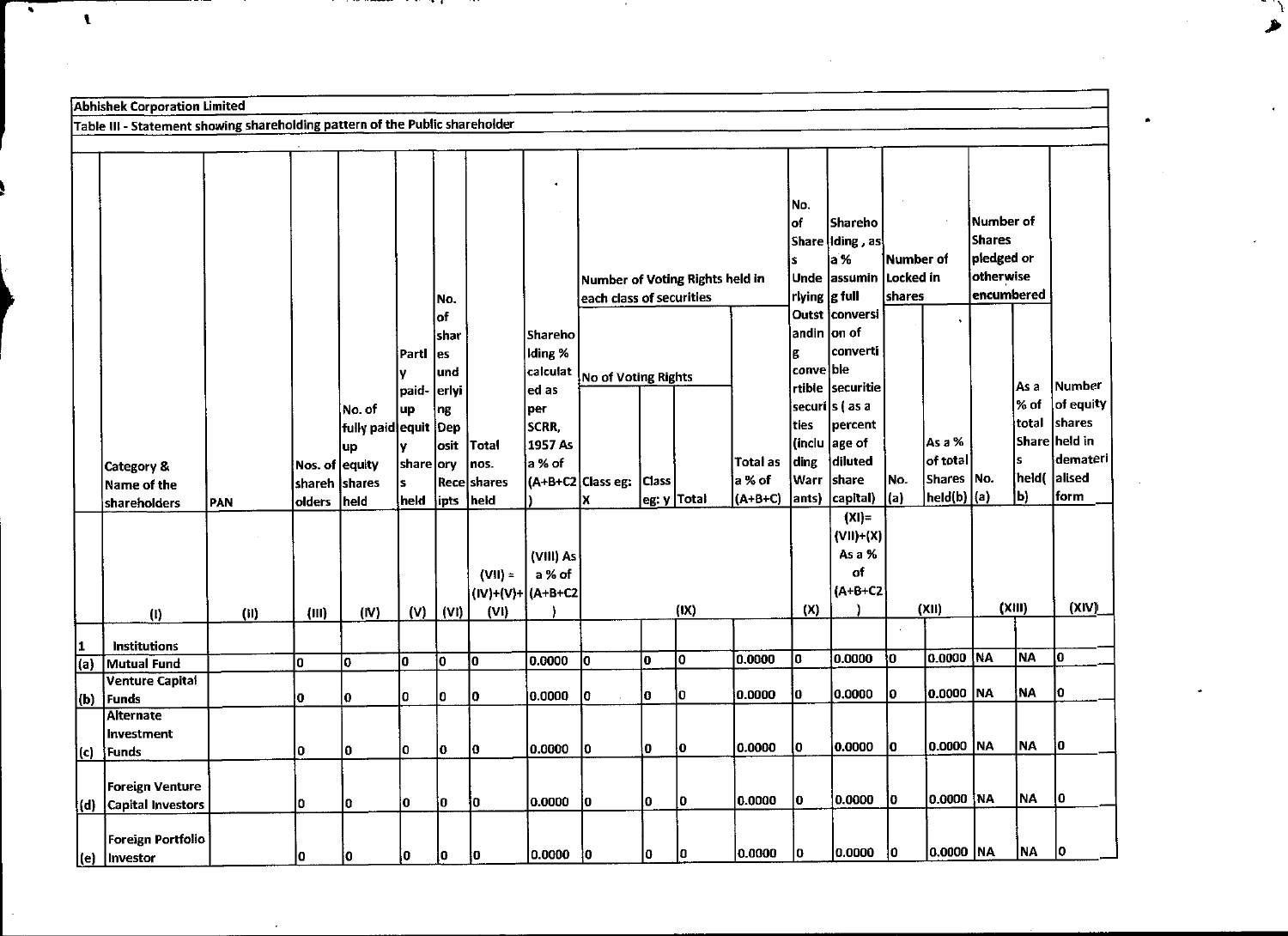|              |                                                                  |            |         | المتحقق                   | ᅮ           | - 1      |          |                  |                                          |             |               |                             |             |                     |                |                          |    |           |                                               |
|--------------|------------------------------------------------------------------|------------|---------|---------------------------|-------------|----------|----------|------------------|------------------------------------------|-------------|---------------|-----------------------------|-------------|---------------------|----------------|--------------------------|----|-----------|-----------------------------------------------|
| $\mathbf{I}$ |                                                                  |            |         |                           |             |          |          |                  |                                          |             |               |                             |             |                     |                |                          |    |           |                                               |
|              | <b>Financial</b>                                                 |            |         |                           |             |          |          |                  |                                          |             |               |                             |             |                     |                |                          |    |           |                                               |
| (f)          | Institutions /<br>Banks                                          |            | 10      | Į0                        | 10          | I٥       | 10       | 0.0000 0         |                                          | 10          | 10            | 0.0000                      | 10          | 0.0000              | 10             | 0.0000 NA                |    | NA        |                                               |
| (g)          | insurance<br>Companies                                           |            | ١O.     | 0                         | O           | Į0.      | ļΟ       | 0.0000           | ĮО                                       | 10          | İ٥.           | 0.0000                      | 10          | 0.0000              | ١o             | 0.0000   NA              |    | NA.       |                                               |
|              | <b>Provident Funds/</b><br>(h) Pension Funds<br><b>Any Other</b> |            | 10      | 0                         | İ٥.         | ۱o       | 10       | 0.0000           | $ 0\rangle$                              | 10          | I٥            | 0.0000                      | I٥          | 0.0000              | 0              | 0.0000  NA               |    | NA        |                                               |
| (i)          | (Specify)<br>Sub Total (B)(1)                                    |            | O<br>10 | 0<br>O                    | O<br>lo.    | 10<br>0  | ١o<br>١o | 0.0000<br>0.0000 | <b>O</b><br>١o                           | l0.<br>lo.  | JО<br>lo.     | 0.0000<br>0.0000            | 0 <br>I٥    | 0.0000<br> 0.0000   | ١o<br>١o       | 0.0000   NA<br>0.0000 NA |    | NA<br>│NA |                                               |
|              | <b>Central</b><br>Government/<br><b>State</b>                    |            |         |                           |             |          |          |                  |                                          |             |               |                             |             |                     |                |                          |    |           |                                               |
|              | Government(s)/<br>President of                                   |            |         |                           |             |          |          |                  |                                          |             |               |                             |             |                     |                |                          |    |           |                                               |
| 12.          | India<br>Sub Total (B)(2)<br>Non-                                |            | ١o      | ١o                        | lo.         | lо       | <b>O</b> | 0.0000           | 10                                       | io.         | 10            | 0.0000                      | I٥          | 0.0000              | $\overline{0}$ | 0.0000 NA                |    | <b>NA</b> |                                               |
| 13.          | Institutions<br>(a) Individuals                                  |            |         | $\sqrt{0}$                | $ 0\rangle$ |          |          |                  |                                          |             |               |                             |             |                     | ĮО             |                          | NA | NA        |                                               |
|              | <b>i. Individual</b><br>shareholders<br>holding nominal          |            |         |                           |             |          |          |                  |                                          |             |               |                             |             | $\bullet$           |                |                          |    |           | Į0<br><b>0</b><br>Į0.<br>I٥<br>$\overline{0}$ |
|              | $ {\sf share~ capital}$ up<br>to Rs. 2 lakhs.                    |            | 3557    | 1937258 0                 |             | 10       |          |                  | 1937258  12.1015  1937258  0             |             |               | 1937258 12.1015 0           |             | 12.1015 0           |                | 0.0000 NA                |    | NA        | 1936698                                       |
|              | <b>]ा. Individual</b><br>shareholders                            |            |         |                           |             |          |          |                  |                                          |             |               |                             |             |                     |                |                          |    |           |                                               |
|              | holding nominal<br>share capital in                              |            |         |                           |             |          |          |                  |                                          |             |               |                             |             |                     |                |                          |    |           |                                               |
|              | excess of Rs. 2<br>lakhs.                                        |            | 14      | 2939561 0                 |             | lo.      |          |                  | 2939561 18.3625 2939561 0                |             |               | $2939561$ 18.3625 0         |             | $18.3625$ 0         |                | 0.0000 NA                |    | <b>NA</b> |                                               |
|              | Nisha Suman Jain ABPPJ3004M<br>Rama Jawahar                      |            |         | 351871                    | $ 0\rangle$ | O.       | 351871   | 2.1980           | 351871                                   | $ 0\rangle$ | 351871 2.1980 |                             | $ 0\rangle$ | 2.1980              | I٥             | 0.0000 NA                |    | NA        | 2939561                                       |
|              | Swetta<br>NBFCs registered<br>with RBI                           | AYWPS0273R |         | 2000000  0 <br><u> o_</u> | ۱o.         | jо<br>10 | <b>O</b> | 0.0000           | 2000000 12.4934 2000000 0<br>$ 0\rangle$ | $ 0\rangle$ | 10            | 2000000 12.4934 0<br>0.0000 | <b>O</b>    | 12.4934 0<br>0.0000 | <b>O</b>       | 0.0000 NA<br>0.0000 NA   |    | NA.<br>NA | $ 0\rangle$                                   |

 $\bullet$ 

 $\mathbf{v}$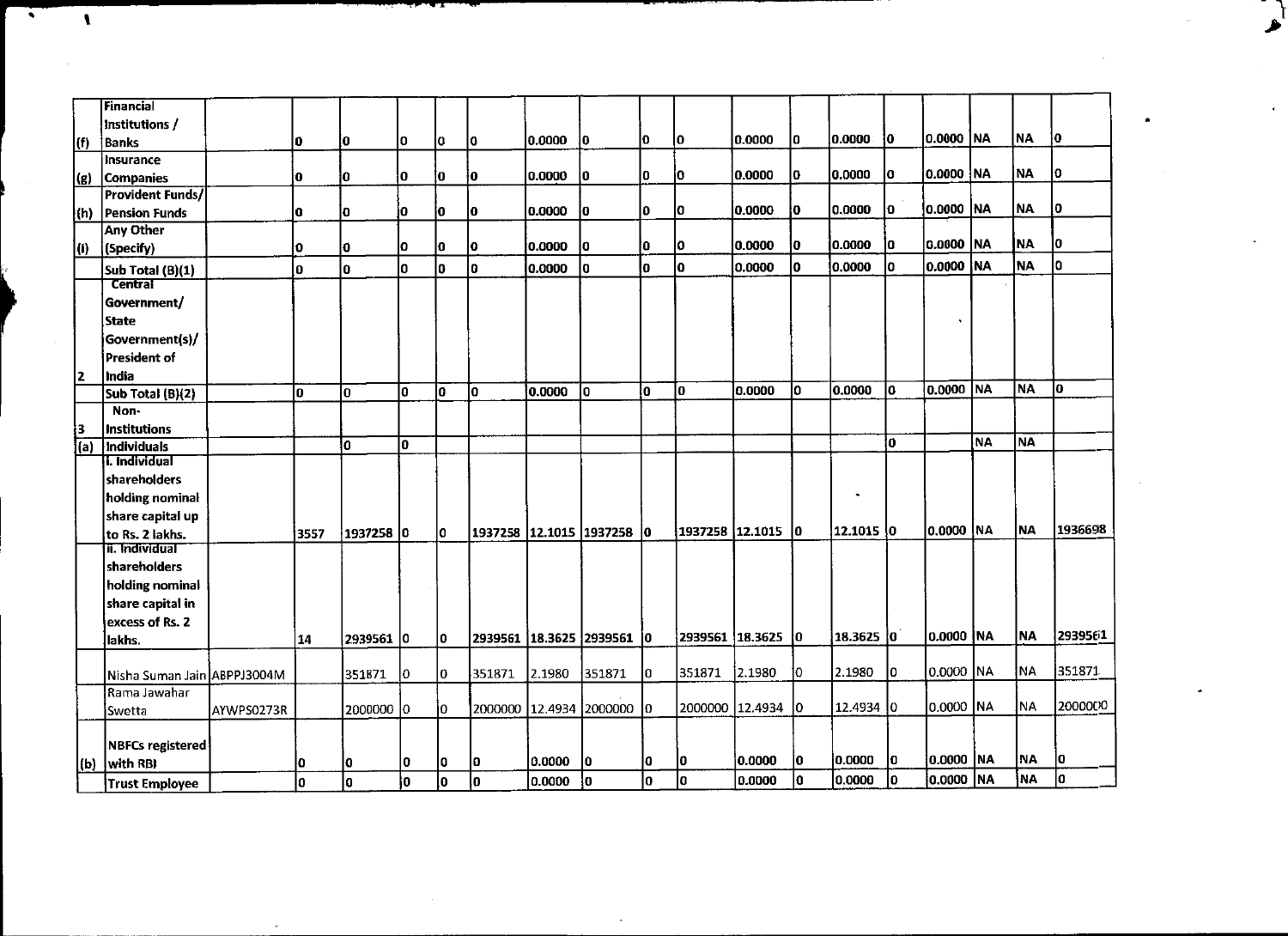| गा<br>$\cdot$<br>$\sim 10^{-11}$<br>$\mathbf{L}$<br><b>Overseas</b><br>Depositories(hol<br>ding DRs)<br>(balancing<br>0.0000 NA<br>0.0000 0<br>lo.<br>0.0000<br>O<br>١o<br>0.0000<br>$ 0\rangle$<br>$ 0\rangle$<br>10<br>١o<br>١o<br>١O<br>$(d)$ figure)<br><b>Any Other</b><br>0.0000 NA<br>11.9071 0<br> 1906148  11.9071  0<br> 1906148  11.9071  1906148  0<br>I٥<br>1906148 0<br>179<br>$(c)$ (Specify)<br><b>Hindu Undivided</b><br>0.0000 NA<br>$ 0\rangle$<br>2.1702<br>$ 0\rangle$<br>2.1702<br>347409<br>347409<br>lo.<br>2.1702<br>347409<br>10<br>347409<br>$ 0\rangle$<br>113<br>Family<br>Non Resident<br>Indians (Non<br>0.0000 NA<br>$ 0\rangle$<br>0.0845<br>0.0845<br>10<br>13527<br>13527<br><b>O</b><br>0.0845<br>13527<br>I٥<br>13527<br>١o.<br>8<br><b>Repat</b><br><b>Non Resident</b><br> 0.0000   NA<br>0.1025<br>łо<br>łо.<br>0.1025<br>16411<br>lo.<br>16411<br>0.1025<br>16411<br>۱o.<br>10<br>16411<br> 13<br>Indians (Repat)<br><b>Clearing</b><br> 0.0000   NA<br> 0.0100 <br>l0.<br>$ 0\rangle$<br>1598<br>0.0100<br>١o<br>1598<br> 0.0100 <br>I٥<br>1598<br>I٥<br>1598<br>ļ4.<br>Member<br><b>Bodies</b><br>0.0000 NA<br>9.5400<br>١o<br>1527203 9.5400<br>$ 0\rangle$<br> 1527203 0<br>1527203 9.5400<br>lo.<br>1527203 0<br>41<br><b>Corporate</b><br><b>Blue Mark</b><br>Mercantile<br>0.0000 NA<br>8.4720<br>Jо<br>1356229 8.4720<br>JО<br>1356229 8.4720 1356229 0<br>1356229 0<br>I٥<br>AAACB4717E 1<br>Private Limited<br>42.3711 0<br>0.0000 NA<br>$6782967$ 42.3711 0<br>6782967 42.3711 6782967 0<br>I٥<br>6782967 0<br>3750<br>Sub Total (B)(3)<br><b>Total Public</b><br>Shareholding<br>$ B =$<br>$ (B)(1)+(B)(2)+(B) $<br>0.0000 NA<br> 42.3711 0<br>6782967 42.3711 0<br> 6782967 42.3711 6782967 0<br>$ 0\rangle$<br>6782967 0<br>3750<br>(3)<br>$\sim$ | NA<br><b>NA</b><br><b>NA</b><br><b>NA</b><br><b>NA</b><br><b>NA</b><br><b>NA</b> |
|----------------------------------------------------------------------------------------------------------------------------------------------------------------------------------------------------------------------------------------------------------------------------------------------------------------------------------------------------------------------------------------------------------------------------------------------------------------------------------------------------------------------------------------------------------------------------------------------------------------------------------------------------------------------------------------------------------------------------------------------------------------------------------------------------------------------------------------------------------------------------------------------------------------------------------------------------------------------------------------------------------------------------------------------------------------------------------------------------------------------------------------------------------------------------------------------------------------------------------------------------------------------------------------------------------------------------------------------------------------------------------------------------------------------------------------------------------------------------------------------------------------------------------------------------------------------------------------------------------------------------------------------------------------------------------------------------------------------------------------------------------------------------------------------------------|----------------------------------------------------------------------------------|
|                                                                                                                                                                                                                                                                                                                                                                                                                                                                                                                                                                                                                                                                                                                                                                                                                                                                                                                                                                                                                                                                                                                                                                                                                                                                                                                                                                                                                                                                                                                                                                                                                                                                                                                                                                                                          |                                                                                  |
|                                                                                                                                                                                                                                                                                                                                                                                                                                                                                                                                                                                                                                                                                                                                                                                                                                                                                                                                                                                                                                                                                                                                                                                                                                                                                                                                                                                                                                                                                                                                                                                                                                                                                                                                                                                                          |                                                                                  |
|                                                                                                                                                                                                                                                                                                                                                                                                                                                                                                                                                                                                                                                                                                                                                                                                                                                                                                                                                                                                                                                                                                                                                                                                                                                                                                                                                                                                                                                                                                                                                                                                                                                                                                                                                                                                          |                                                                                  |
|                                                                                                                                                                                                                                                                                                                                                                                                                                                                                                                                                                                                                                                                                                                                                                                                                                                                                                                                                                                                                                                                                                                                                                                                                                                                                                                                                                                                                                                                                                                                                                                                                                                                                                                                                                                                          |                                                                                  |
|                                                                                                                                                                                                                                                                                                                                                                                                                                                                                                                                                                                                                                                                                                                                                                                                                                                                                                                                                                                                                                                                                                                                                                                                                                                                                                                                                                                                                                                                                                                                                                                                                                                                                                                                                                                                          |                                                                                  |
|                                                                                                                                                                                                                                                                                                                                                                                                                                                                                                                                                                                                                                                                                                                                                                                                                                                                                                                                                                                                                                                                                                                                                                                                                                                                                                                                                                                                                                                                                                                                                                                                                                                                                                                                                                                                          |                                                                                  |
|                                                                                                                                                                                                                                                                                                                                                                                                                                                                                                                                                                                                                                                                                                                                                                                                                                                                                                                                                                                                                                                                                                                                                                                                                                                                                                                                                                                                                                                                                                                                                                                                                                                                                                                                                                                                          | $ 0\rangle$<br>1906148<br>347409<br>13527<br>16411<br>1598<br>1356229            |
|                                                                                                                                                                                                                                                                                                                                                                                                                                                                                                                                                                                                                                                                                                                                                                                                                                                                                                                                                                                                                                                                                                                                                                                                                                                                                                                                                                                                                                                                                                                                                                                                                                                                                                                                                                                                          |                                                                                  |
|                                                                                                                                                                                                                                                                                                                                                                                                                                                                                                                                                                                                                                                                                                                                                                                                                                                                                                                                                                                                                                                                                                                                                                                                                                                                                                                                                                                                                                                                                                                                                                                                                                                                                                                                                                                                          |                                                                                  |
|                                                                                                                                                                                                                                                                                                                                                                                                                                                                                                                                                                                                                                                                                                                                                                                                                                                                                                                                                                                                                                                                                                                                                                                                                                                                                                                                                                                                                                                                                                                                                                                                                                                                                                                                                                                                          |                                                                                  |
|                                                                                                                                                                                                                                                                                                                                                                                                                                                                                                                                                                                                                                                                                                                                                                                                                                                                                                                                                                                                                                                                                                                                                                                                                                                                                                                                                                                                                                                                                                                                                                                                                                                                                                                                                                                                          |                                                                                  |
|                                                                                                                                                                                                                                                                                                                                                                                                                                                                                                                                                                                                                                                                                                                                                                                                                                                                                                                                                                                                                                                                                                                                                                                                                                                                                                                                                                                                                                                                                                                                                                                                                                                                                                                                                                                                          |                                                                                  |
|                                                                                                                                                                                                                                                                                                                                                                                                                                                                                                                                                                                                                                                                                                                                                                                                                                                                                                                                                                                                                                                                                                                                                                                                                                                                                                                                                                                                                                                                                                                                                                                                                                                                                                                                                                                                          |                                                                                  |
|                                                                                                                                                                                                                                                                                                                                                                                                                                                                                                                                                                                                                                                                                                                                                                                                                                                                                                                                                                                                                                                                                                                                                                                                                                                                                                                                                                                                                                                                                                                                                                                                                                                                                                                                                                                                          |                                                                                  |
|                                                                                                                                                                                                                                                                                                                                                                                                                                                                                                                                                                                                                                                                                                                                                                                                                                                                                                                                                                                                                                                                                                                                                                                                                                                                                                                                                                                                                                                                                                                                                                                                                                                                                                                                                                                                          |                                                                                  |
|                                                                                                                                                                                                                                                                                                                                                                                                                                                                                                                                                                                                                                                                                                                                                                                                                                                                                                                                                                                                                                                                                                                                                                                                                                                                                                                                                                                                                                                                                                                                                                                                                                                                                                                                                                                                          |                                                                                  |
|                                                                                                                                                                                                                                                                                                                                                                                                                                                                                                                                                                                                                                                                                                                                                                                                                                                                                                                                                                                                                                                                                                                                                                                                                                                                                                                                                                                                                                                                                                                                                                                                                                                                                                                                                                                                          |                                                                                  |
|                                                                                                                                                                                                                                                                                                                                                                                                                                                                                                                                                                                                                                                                                                                                                                                                                                                                                                                                                                                                                                                                                                                                                                                                                                                                                                                                                                                                                                                                                                                                                                                                                                                                                                                                                                                                          |                                                                                  |
|                                                                                                                                                                                                                                                                                                                                                                                                                                                                                                                                                                                                                                                                                                                                                                                                                                                                                                                                                                                                                                                                                                                                                                                                                                                                                                                                                                                                                                                                                                                                                                                                                                                                                                                                                                                                          |                                                                                  |
|                                                                                                                                                                                                                                                                                                                                                                                                                                                                                                                                                                                                                                                                                                                                                                                                                                                                                                                                                                                                                                                                                                                                                                                                                                                                                                                                                                                                                                                                                                                                                                                                                                                                                                                                                                                                          | <b>NA</b>                                                                        |
|                                                                                                                                                                                                                                                                                                                                                                                                                                                                                                                                                                                                                                                                                                                                                                                                                                                                                                                                                                                                                                                                                                                                                                                                                                                                                                                                                                                                                                                                                                                                                                                                                                                                                                                                                                                                          | 6782407<br><b>NA</b>                                                             |
|                                                                                                                                                                                                                                                                                                                                                                                                                                                                                                                                                                                                                                                                                                                                                                                                                                                                                                                                                                                                                                                                                                                                                                                                                                                                                                                                                                                                                                                                                                                                                                                                                                                                                                                                                                                                          | 6782407<br><b>NA</b>                                                             |
|                                                                                                                                                                                                                                                                                                                                                                                                                                                                                                                                                                                                                                                                                                                                                                                                                                                                                                                                                                                                                                                                                                                                                                                                                                                                                                                                                                                                                                                                                                                                                                                                                                                                                                                                                                                                          |                                                                                  |
|                                                                                                                                                                                                                                                                                                                                                                                                                                                                                                                                                                                                                                                                                                                                                                                                                                                                                                                                                                                                                                                                                                                                                                                                                                                                                                                                                                                                                                                                                                                                                                                                                                                                                                                                                                                                          |                                                                                  |
|                                                                                                                                                                                                                                                                                                                                                                                                                                                                                                                                                                                                                                                                                                                                                                                                                                                                                                                                                                                                                                                                                                                                                                                                                                                                                                                                                                                                                                                                                                                                                                                                                                                                                                                                                                                                          |                                                                                  |
|                                                                                                                                                                                                                                                                                                                                                                                                                                                                                                                                                                                                                                                                                                                                                                                                                                                                                                                                                                                                                                                                                                                                                                                                                                                                                                                                                                                                                                                                                                                                                                                                                                                                                                                                                                                                          |                                                                                  |
|                                                                                                                                                                                                                                                                                                                                                                                                                                                                                                                                                                                                                                                                                                                                                                                                                                                                                                                                                                                                                                                                                                                                                                                                                                                                                                                                                                                                                                                                                                                                                                                                                                                                                                                                                                                                          |                                                                                  |

I